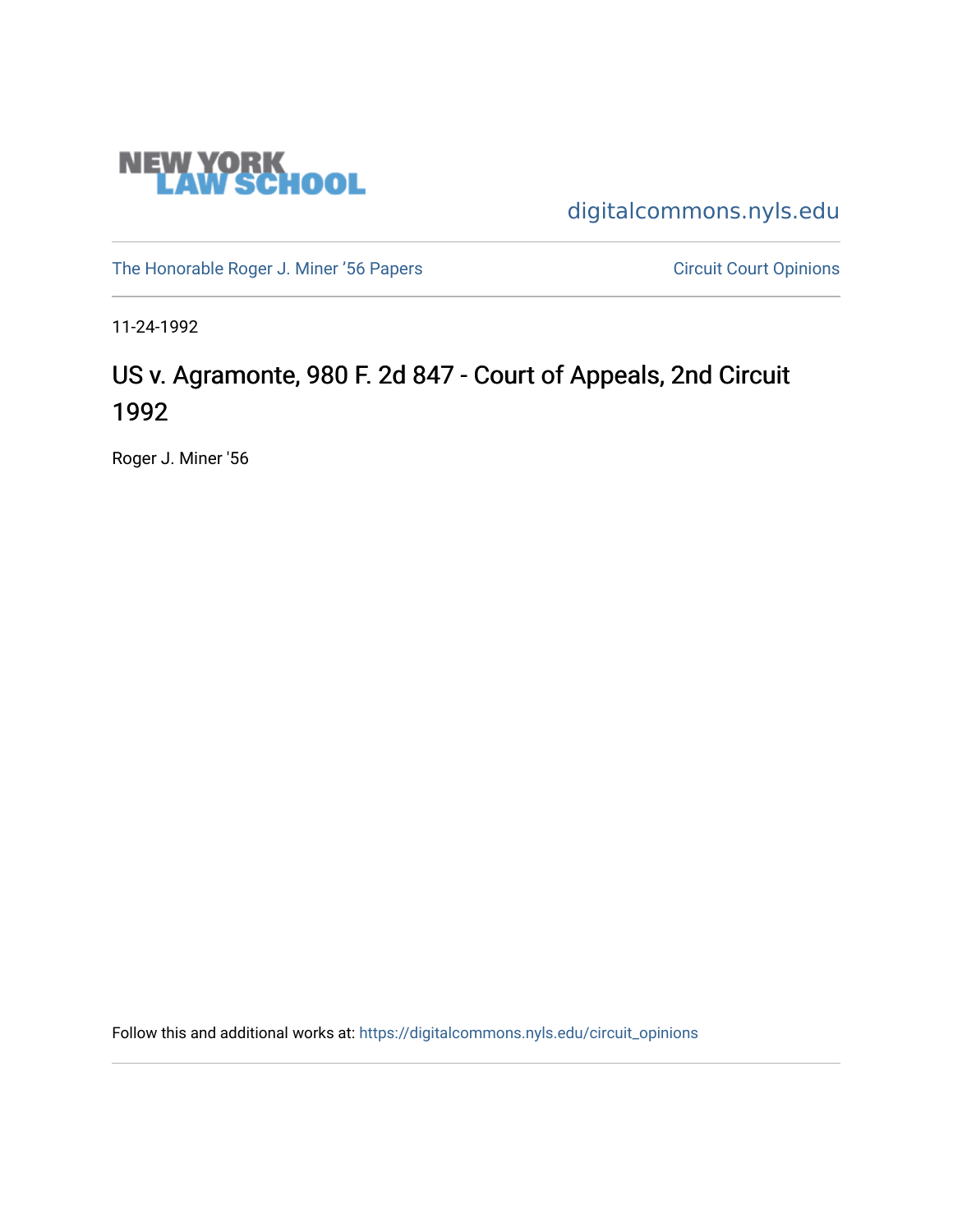### 980 F.2d 847 (1992)

### **UNITED STATES of America, Appellee,**

v.

### Eric AGRAMONTE, Defendant-Appellant.

No. 194, Docket 91-1480.

#### United States Court of Appeals, Second Circuit.

Arqued September 17, 1992. Decided November 24, 1992.

848 \*848 Lloyd Epstein, New York City (Epstein, Hus & Weil, of counsel), for defendant-appellant.

Paul D. Silver, Asst. U.S. Atty. N.D.N.Y., Albany, N.Y. (Gary L. Sharpe, U.S. Atty. of counsel), for appellee.

Before: MINER, ALTIMARI and WALKER, Circuit Judges.

PER CURIAM:

Defendant-appellant Eric Agramonte appeals from a judgment of conviction and sentence entered on July 31, 1991 in the United States District Court for the Northern District of New York (Gagliardi, J.) imposing a term of imprisonment of forty-six months, supervised release for a term of thirty-six months and a special assessment of fifty dollars following his conviction for conspiracy to possess marijuana with the intent to distribute it, in violation of 21 U.S.C. § 846. Agramonte contends that the district court erred in calculating his base offense level by taking into account twenty-five pounds of marijuana that were not the subject of any agreement or negotiation, in denying him a two-level reduction because of his minor role in the conspiracy, and by dismissing a sworn juror for presumed bias without making any inquiry of the juror.

## **BACKGROUND**

John Lubrant, a Capital District Drug Enforcement Task Force agent, while acting in an undercover capacity, offered to sell large quantities of marijuana to Eric Agramonte. Agramonte could not afford to make the necessary payment and asked Lubrant to "front" (advance upon a promise of future payment) him twenty-five pounds of marijuana. Agramonte planned to resell the "fronted" drugs and use a portion of the proceeds to repay Lubrant. Lubrant refused to provide the drugs, saying that he was only interested in transactions involving larger quantities. Agramonte thereafter arranged a meeting in mid-September 1990 between Lubrant and Peter Splain, a co-worker of Agramonte, to negotiate a large-quantity transaction. However, Agramonte continued to press Lubrant to "front" him the twenty-five pounds he originally sought.

At the meeting arranged by Agramonte, Lubrant showed Splain one hundred pounds of marijuana and offered to sell it for \$1,000 per pound. Splain did not have sufficient funds to finance the transaction, but told Lubrant he would find someone who did. After several attempts, Splain and another man, Douglas Soucy, contacted James Jock, who agreed to purchase fifty pounds of marijuana for \$75,000. Lubrant agreed to the transaction, and arrangements were made for the exchange to take place on October 1, 1990. When they arrived at the designated location to complete the transaction, Splain, Soucy and Jock were arrested. Agramonte was apprehended shortly thereafter.

Agramonte was tried on a two-count indictment charging attempt to possess marijuana with the intent to distribute it, in violation of 21 U.S.C. § 846, as well as the conspiracy count upon which he was convicted. At trial, the prosecution advised Judge Gagliardi that Juror No. 11 had conversed with defense counsel prior to voir dire and that Juror No. 11's husband was the gynecologist for defense counsel's wife. The district judge excused Juror No. 11 without any further inguiry and replaced her with an alternate juror.

849 \*849 In computing Agramonte's sentence, the district court attributed to Agramonte the fifty pounds of marijuana that was the subject of negotiation in the transaction involving Splain, Soucy, Jock and Lubrant, the twenty-five pounds Agramonte requested that Lubrant "front" him and two ounces of cocaine that Agramonte separately negotiated to sell to Lubrant.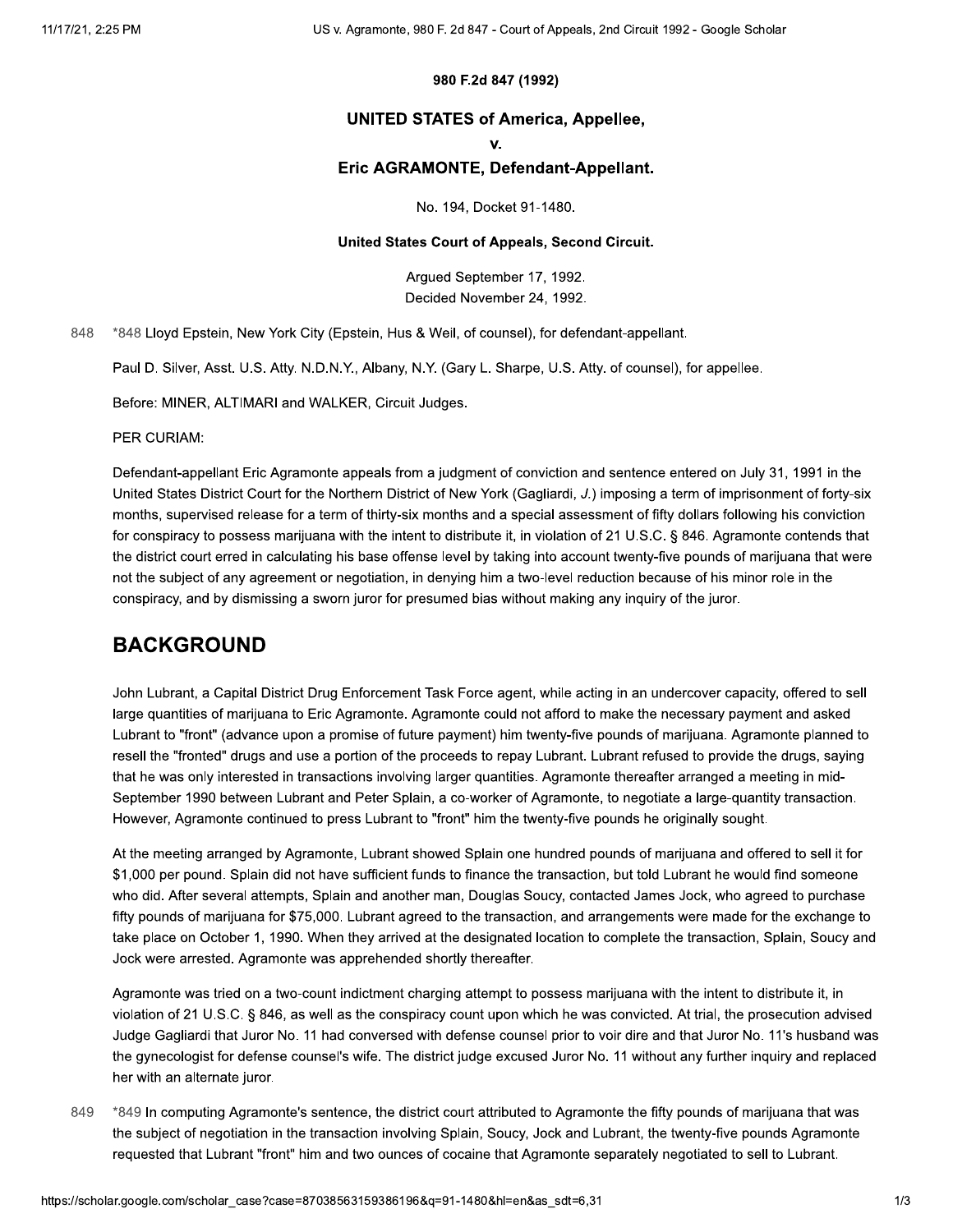US v. Agramonte, 980 F. 2d 847 - Court of Appeals, 2nd Circuit 1992 - Google Scholar

On appeal, Agramonte contends that the district court erred in calculating the base offense level by including the twenty-five pounds of marijuana he sought but never received; challenges, on the basis of his minor role in the conspiracy, the denial of a reduction in his offense level, contending that his minor role in the conspiracy entitled him to a reduction; and asserts that the district court erred in dismissing Juror No. 11 without an inquiry.

# **DISCUSSION**

Sentencing Guideline section 1B1.3 instructs the sentencing court to consider, in calculating the base offense level and making adjustments, various categories of "relevant conduct," including "all acts and omissions committed or aided and abetted by the defendant, or for which the defendant would be otherwise accountable, that occurred during the commission of the offense of conviction," U.S.S.G. § 1B1.3(a)(1), as well as "acts and omissions that were part of the same course of conduct or common scheme or plan as the offense of conviction." Id. § 1B1.3(a)(2).<sup>[1]</sup> See *United States v. Perdomo, 927* F.2d 111, 114 (2d Cir.1991); United States v. Vazzano, 906 F.2d 879, 882 (2d Cir.1990). In the case of a drug transaction, the goal is to base a defendant's punishment on quantities of narcotics that, although not actually delivered, were "part of the same course of conduct or common scheme or plan as the offense of conviction." U.S.S.G. § 1B1.3(a)(2), application note 2; see Perdomo, 927 F.2d at 114-15.

In United States v. Santiago, 906 F.2d 867 (2d Cir.1990), we reasoned that the "same course of conduct" concept focuses on whether the defendant has engaged in an identifiable "behavior pattern," id. at 872, of specific criminal activity. Based upon the facts before us, it was not clearly erroneous for the district court to view Agramonte's activities as a pattern of criminal behavior. Agramonte first requested that Lubrant "front" him the marijuana on August 9, 1990. Agramonte subsequently contacted Lubrant on September 18, 1990, stating that he had a buyer who wished to purchase a large quantity of marijuana. One week later, on September 25, Agramonte arranged a meeting between Lubrant and Splain, and again requested that Lubrant "front" him the drugs. Thus, the district court properly concluded that Agramonte had engaged in the "same course of conduct" for section  $1B1.3(a)(2)$  inclusion purposes.

In a case not involving "fronted" drugs, we held that a district court may include as relevant conduct transactions involving quantities of narcotics that were not negotiated as part of the transaction for which the defendant was convicted. See United States v. Burnett, 968 F.2d 278, 280 (2d Cir.1992) (separate purchase of cocaine considered "relevant conduct" in determining base offense level in sentencing for possession of marijuana with intent to distribute); see also Vazzano, 906 F.2d at 882 (separate sale of cocaine considered "relevant conduct" for purposes of determining base offense level). That Agramonte wished to purchase the drugs on consignment does not change the fact that his requests were part of the same course of conduct as the conduct involving the conspiracy for which he was convicted. Therefore, the district court properly included the twenty-five pounds of marijuana in determining Agramonte's base offense level.

850

Agramonte argues that he was unable to purchase the narcotics and that Lubrant had no intention of "fronting" them. We need not reach the question of whether Lubrant intended to "front" Agramonte the drugs. The facts of this case are sufficient to establish that Agramonte had the \*850 intent and the ability to distribute the drugs. Agramonte requested that Lubrant "front" him the drugs on two separate occasions. Given Agramonte's extensive knowledge of drug dealers and the drug trade, it is evident that if he had received the requested drugs, he would have been able to sell them and repay Lubrant. Indeed, Agramonte assured Lubrant that he would repay him within a few days. Moreover, because Lubrant showed Agramonte and Splain the one hundred pounds of marijuana, Agramonte had reason to believe that Lubrant had the ability to produce the drugs. Accordingly, we find that Agramonte's requests to "front" the drugs properly were considered "relevant conduct" under the provisions of the Guidelines, see U.S.S.G. § 1B1.3.

Agramonte also contends that he was entitled to a two-level reduction in his adjusted offense level based upon his minor role in the conspiracy. Agramonte, however, never challenged the finding in the presentence report that he was not entitled to an offense reduction. He did not raise the issue at the sentencing hearing, and in fact stated to the district court that his only objection to the presentence report was its inclusion of the twenty-five pounds of marijuana as an amount under negotiation. By failing to raise this issue, Agramonte waived any right to have it resolved by the district court. United States v. Caba, 955 F.2d 182, 187 (2d Cir.1992), cert. denied, U.S., 113 S.Ct. 130, 121 L.Ed.2d 84 (1992).

Agramonte also asserts that the district court committed reversible error by failing to hold an inquiry before dismissing Juror No. 11. Under Fed.R.Crim.P. 24(c), district courts have broad discretion to replace jurors at any time before the jury retires for deliberations. Such a decision will be upheld unless the defendant shows bias or prejudice. United States v. Gambino,